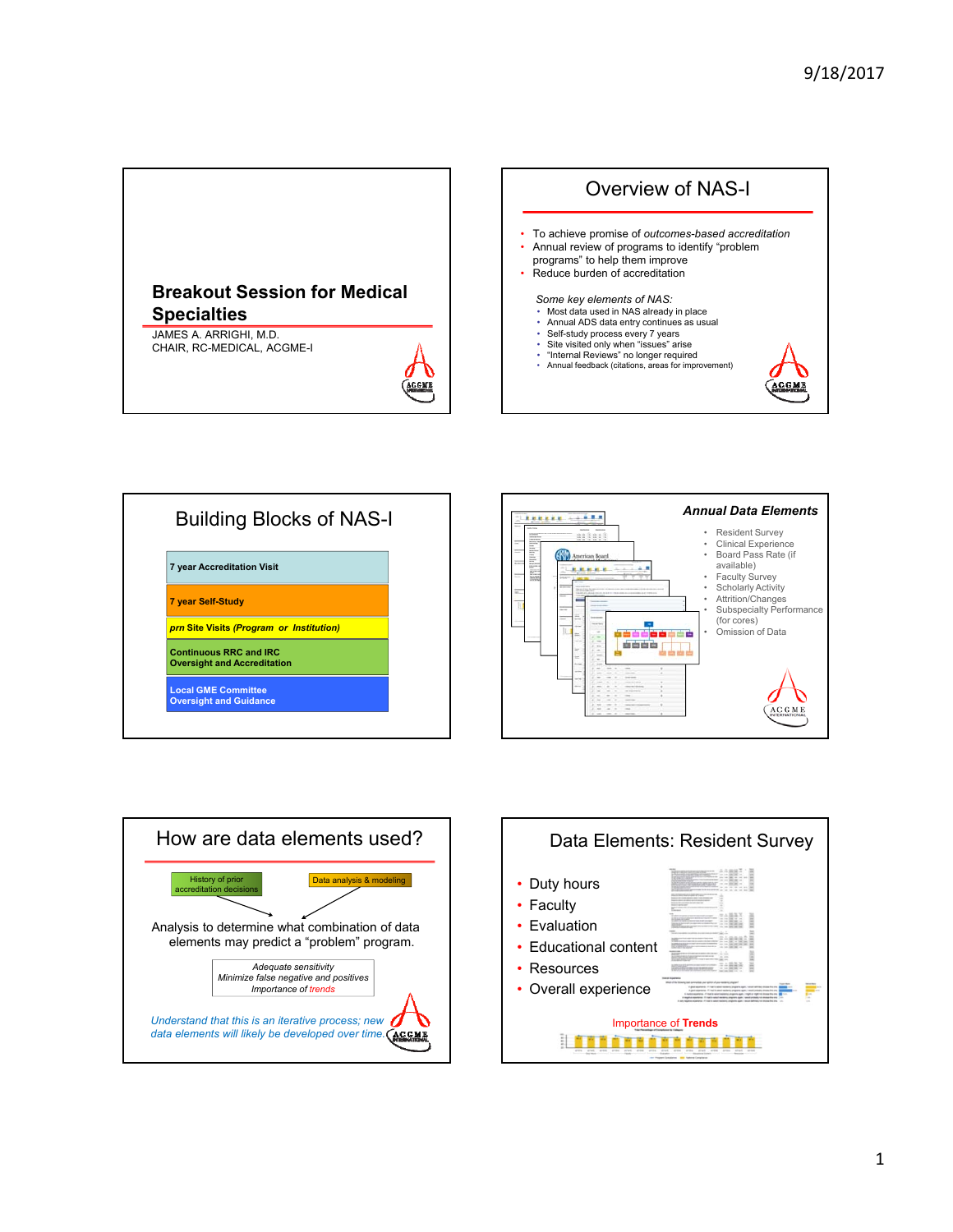## Data Elements: Clinical Experience and Board Pass Rate

- Data elements and benchmarks *to be determined*
- In the United States
	- Aggregate pass rate data, most often 5-year averages and trends in pass rates, are carefully reviewed by the RC-I
	- Specialty-specific questions are provided to graduating residents regarding satisfaction with clinical experiences

<u>ACGME</u>

• Whatever is decided, data needed from the program *will not change* 

## Data Elements: Faculty Survey • General questions on engagement in program, observations related to program quality, scholarly activities **SAYARD**  $1 - 20$  $\frac{1}{\sqrt{2}}$  and the second control of



## Data Elements: Attrition/Changes

- Composite variable related to the degree to which there are changes to faculty, trainees, leadership, or program structure
	- Examples: PD changes, loss of faculty, changes to participating sites
- These may have positive or negative implications on program



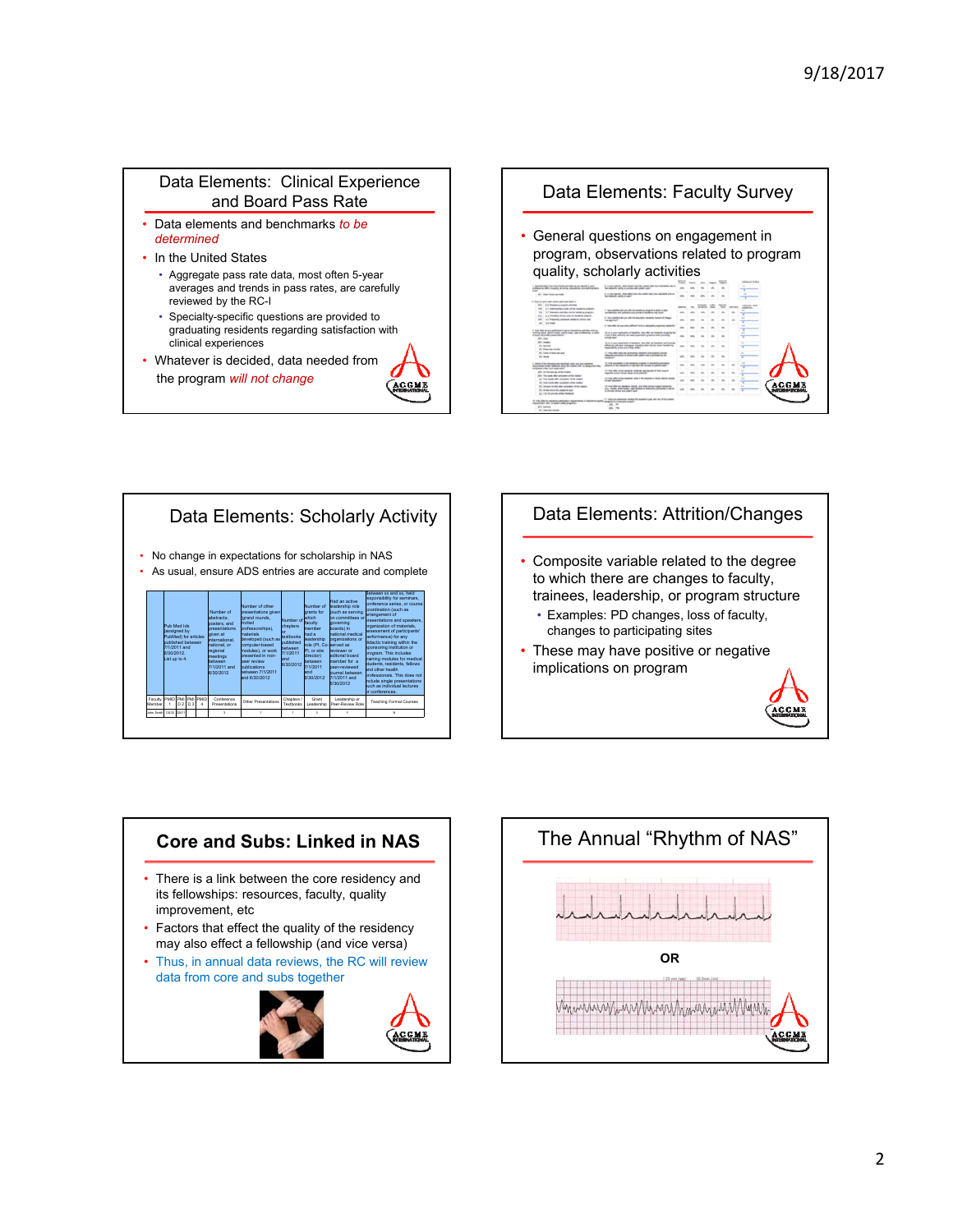







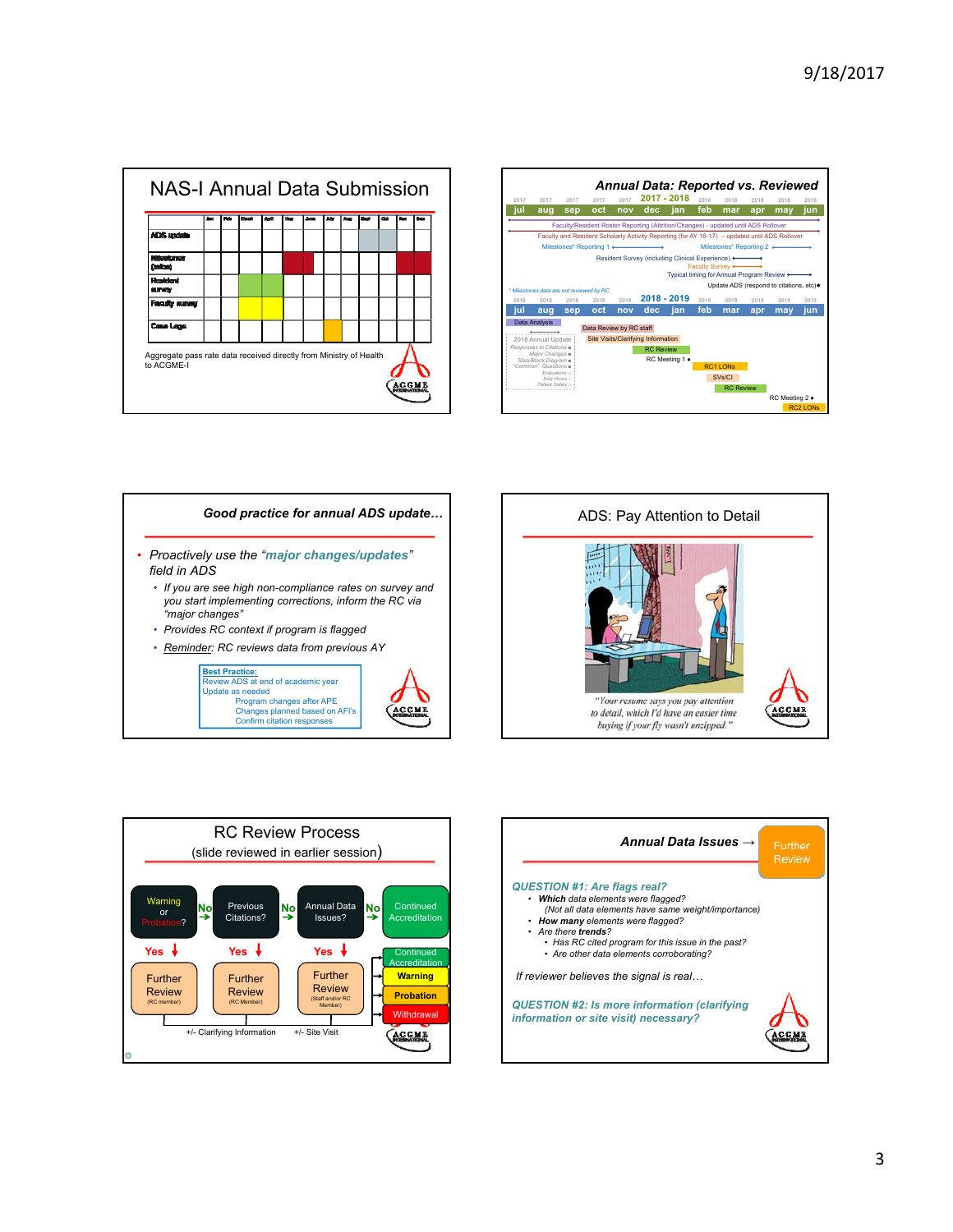





tending to it

**ACCME** 

- Resolved citations
	- Good job!





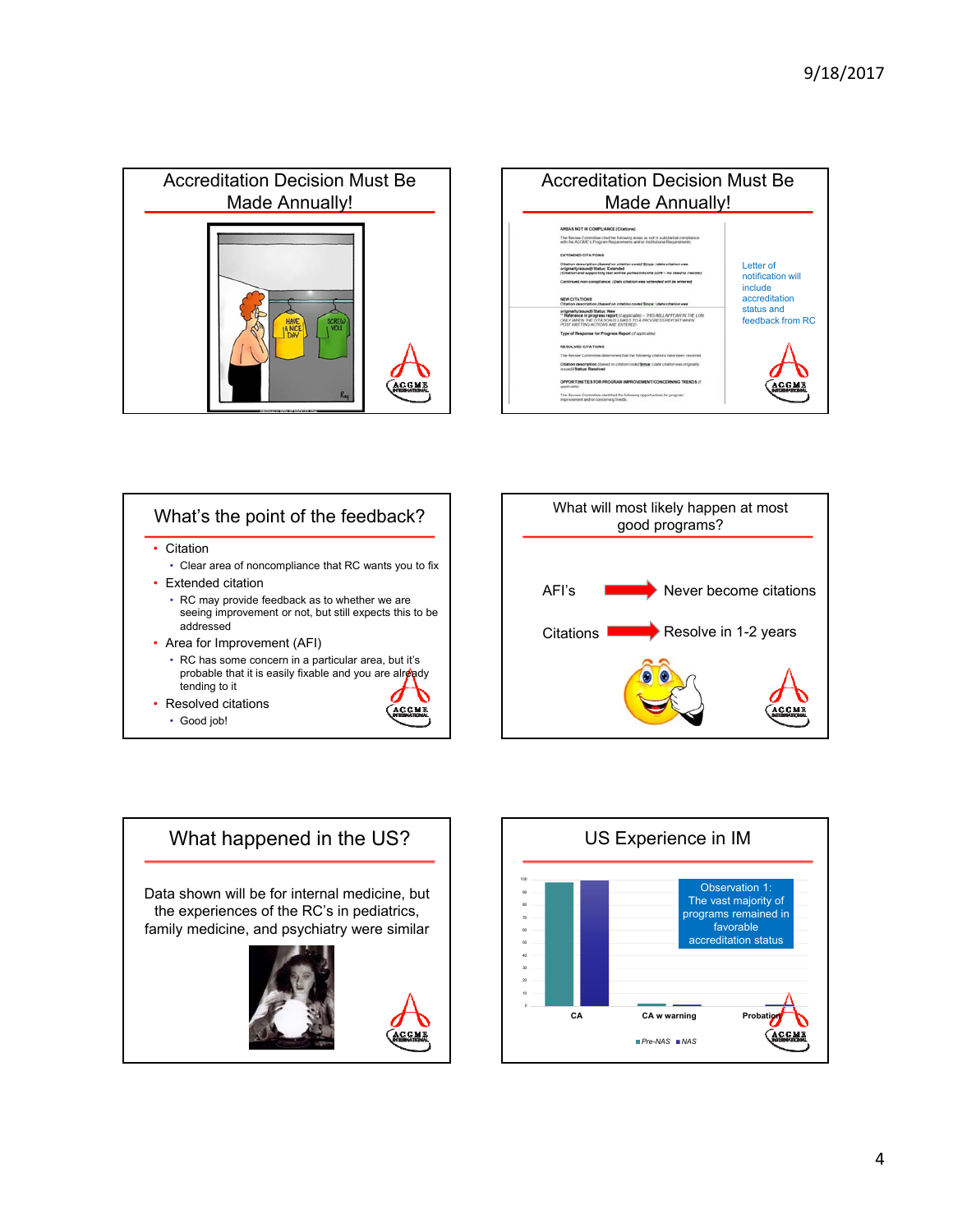